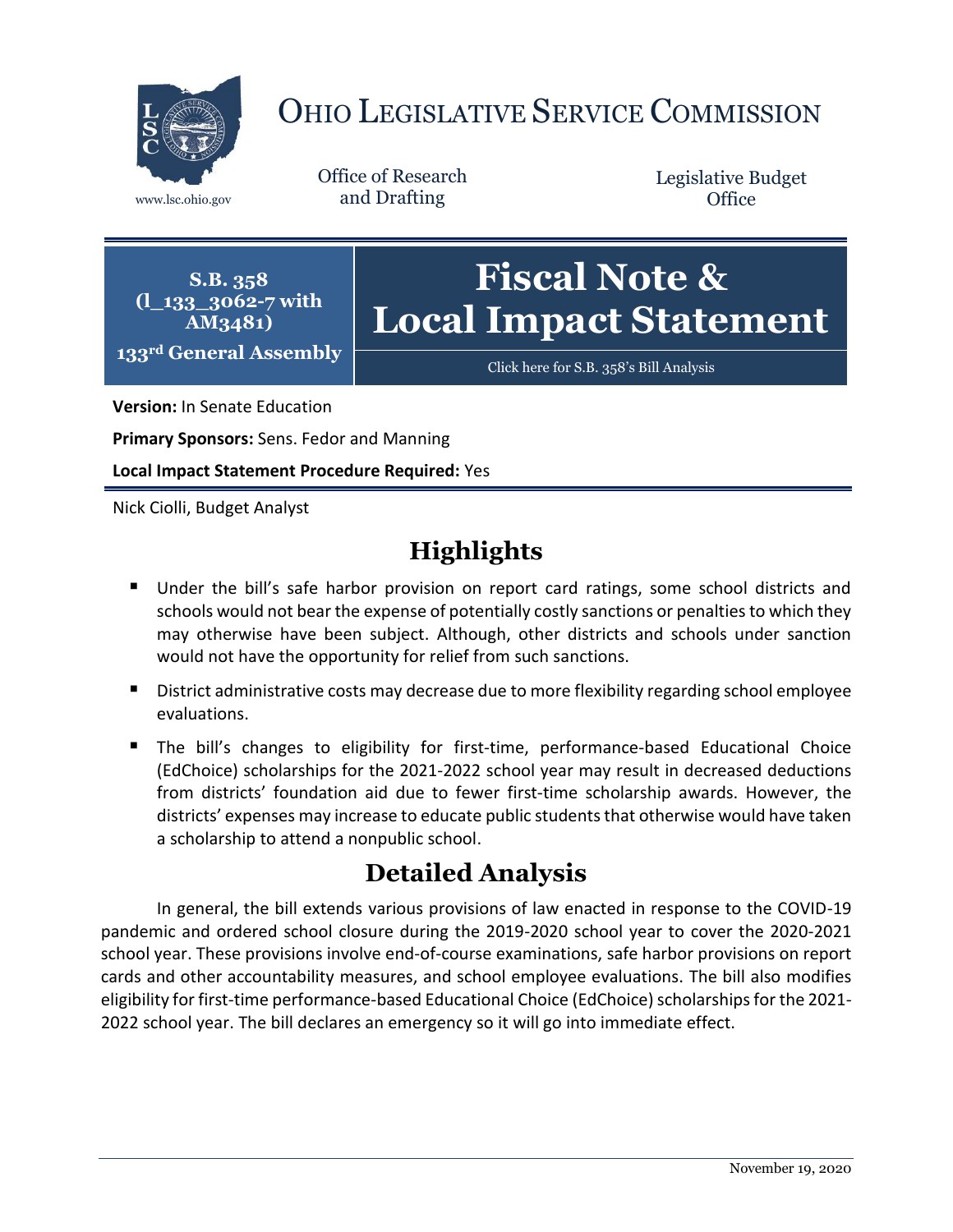## **Safe harbor provisions**

#### **Report cards**

The bill prohibits the Ohio Department of Education (ODE) from publishing state report card ratings and assigning overall or component letter grades on the state report cards for the 2020-2021 school year and prohibits any report card ratings for this school year from being considered in determining whether a district or school is subject to sanctions or penalties. Although, while the bill prohibits the publishing of ratings and assignment of overall and component letter grades, it specifies that ODE is still required to report any performance data that it has for schools and districts by September 15 each of those years, as under current law. H.B. 166 appropriates \$7.6 million from the GRF in FY 2021 for the administration of the state's accountability system and report cards, the majority of which is used to contract with SAS Institute, Inc. for the production of value-added reports.

Effectively, until the release of 2022-2023 report cards, 2018-2019 will be the most recent school year used for provisions and programs dependent on report card grades (while the report cards resume for the 2021-2022 school year, the bill freezes sanctions through the 2022-2023 school year). Thus, the bill prevents some schools and districts from beginning to be subject to potentially costly state sanctions for low performance, including the creation of academic distress commissions (ADCs), state interventions for school improvement purposes, designation of buildings for the EdChoice Scholarship Program, locations of start-up community schools, community school closure provisions, community school restrictions with respect to sponsor changes, and other school restructuring requirements. On the other hand, districts and schools that were on track to improve their report card grades may be subject to such sanctions longer than they otherwise would have.

#### **Third-grade reading guarantee, graduation, and other adjustments**

In addition to safe harbor from report card-related sanctions, the bill prohibits schools from retaining a student in the third grade under the third-grade reading guarantee based on reading performance in the 2020-2021 school year unless the principal of the student's school and the student's reading teacher agree that the student is reading below grade level and not prepared to be promoted to fourth grade. Similarly, until September 30, 2021, the bill requires schools and districts to grant a diploma to any student in the twelfth grade or who was on track to graduate this year (regardless of grade) but has not completed the requirements as long as the student's principal, in consultation with teachers and counselors, determines that the student has successfully completed the high school curriculum or the student's individualized education program.

#### **Community school sponsors**

The bill prohibits ODE from issuing any community school sponsor ratings for the 2020-2021 school year, extending a provision in effect for the 2019-2020 school year. Additionally, the bill creates a safe harbor period from sponsor penalties and sanctions based on the absence of ratings for the 2019-2020 and 2020-2021 school years. Instead, ratings from previous and subsequent years will be considered.

This may prevent some sponsors, which include school districts, educational service centers (ESCs), and other nonprofit organizations, who would otherwise have received ratings of "ineffective" or "poor" for the 2019-2020 or 2020-2021 school years from having sponsorship authority revoked. Sponsorship authority is revoked, subject to an available appeals process, for sponsors that receive a poor rating or three consecutive ineffective ratings. Since no schools will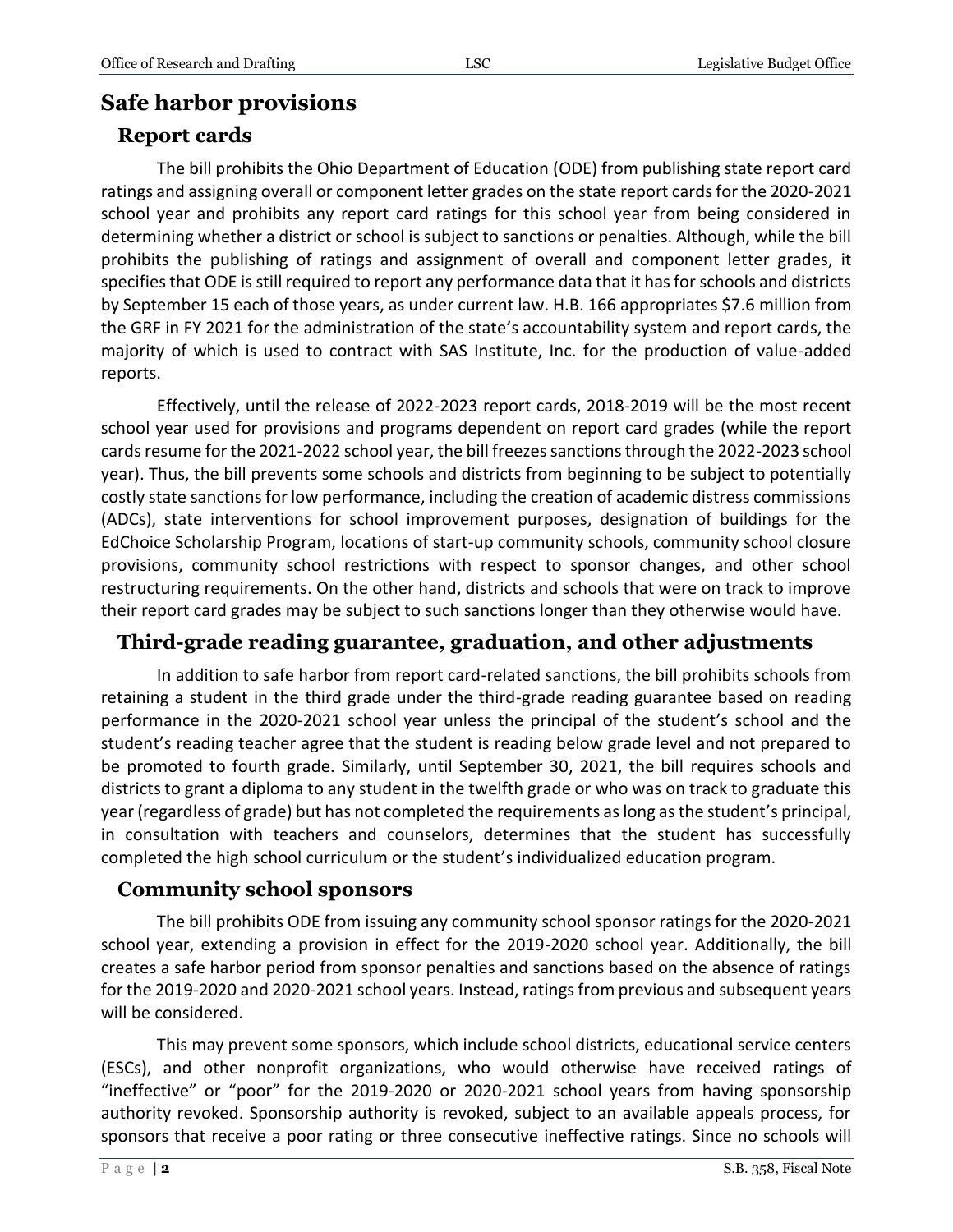lose sponsorship authority due to ratings for the 2019-2020 and 2020-2021 school years, the administrative costs of ODE's Office of School Sponsorship, may decrease. The Office of School Sponsorship is authorized to take over sponsorship for a school having a sponsor rated as "poor" or "ineffective" for three consecutive years until the school finds a new sponsor. The Office's operations are financed by a sponsorship fee of up to 3% of each sponsored school's operating revenue.

On the other hand, some sponsors may not be able to newly take advantage of certain incentives for "effective" or "exemplary" ratings. For example, entities with an overall rating of "exemplary" or "effective" for at least three consecutive years are evaluated by ODE once every three years, instead of annually. Entities with an overall rating of "exemplary" for at least two consecutive years may sponsor an unlimited number of schools with no territorial restrictions and also receive exemptions from certain requirements on contracts with ODE and the sponsored schools.

#### **School employee evaluations**

The bill may reduce administrative workload or costs for school districts by extending for an additional year temporary provisions of current law that, in general, waive certain requirements with respect to school employee evaluations. Notably, the bill:

- **Permits a district board to elect not to conduct evaluations of district employees, including** teachers, school counselors, administrators, or a superintendent, for the 2020-2021 school year, if the district board determines that it would be impossible or impracticable to do so, without penalty to the employee for purposes of reemployment. A similar provision was enacted in H.B. 197 for the 2019-2020 school year.
- Extends to the 2021-2022 school year a prohibition against using value-added data, other high-quality student data, any other metric used to evaluate positive student outcomes, or any other academic growth data to measure student learning attributable to a teacher, principal, or school counselor while conducting performance evaluations.
- Extends to the 2020-2021 school year a separate authorization for a district board to complete a principal's performance evaluation without a student growth measure.
- Extends the authority for a school district that did not participate in the teacher evaluation pilot program established for the 2019-2020 school year and that completes evaluations for the 2020-2021 school year without a student growth measure to continue evaluating teachers who are on a two- or three-year evaluation cycle on their longer evaluation cycles. These teachers must remain at the same point in their evaluation cycle and retain the same evaluation rating for the 2021-2022 school year as in the 2019-2020 school year, in addition to the 2020-2021 school year under current law. Typically, teachers on these longer evaluation cycles are required to have student growth measures. Without them, teachers evaluated less frequently under current law would revert to a full evaluation in the following school year, meaning that a district otherwise would need to evaluate all of their teachers in the 2021-2022 school year.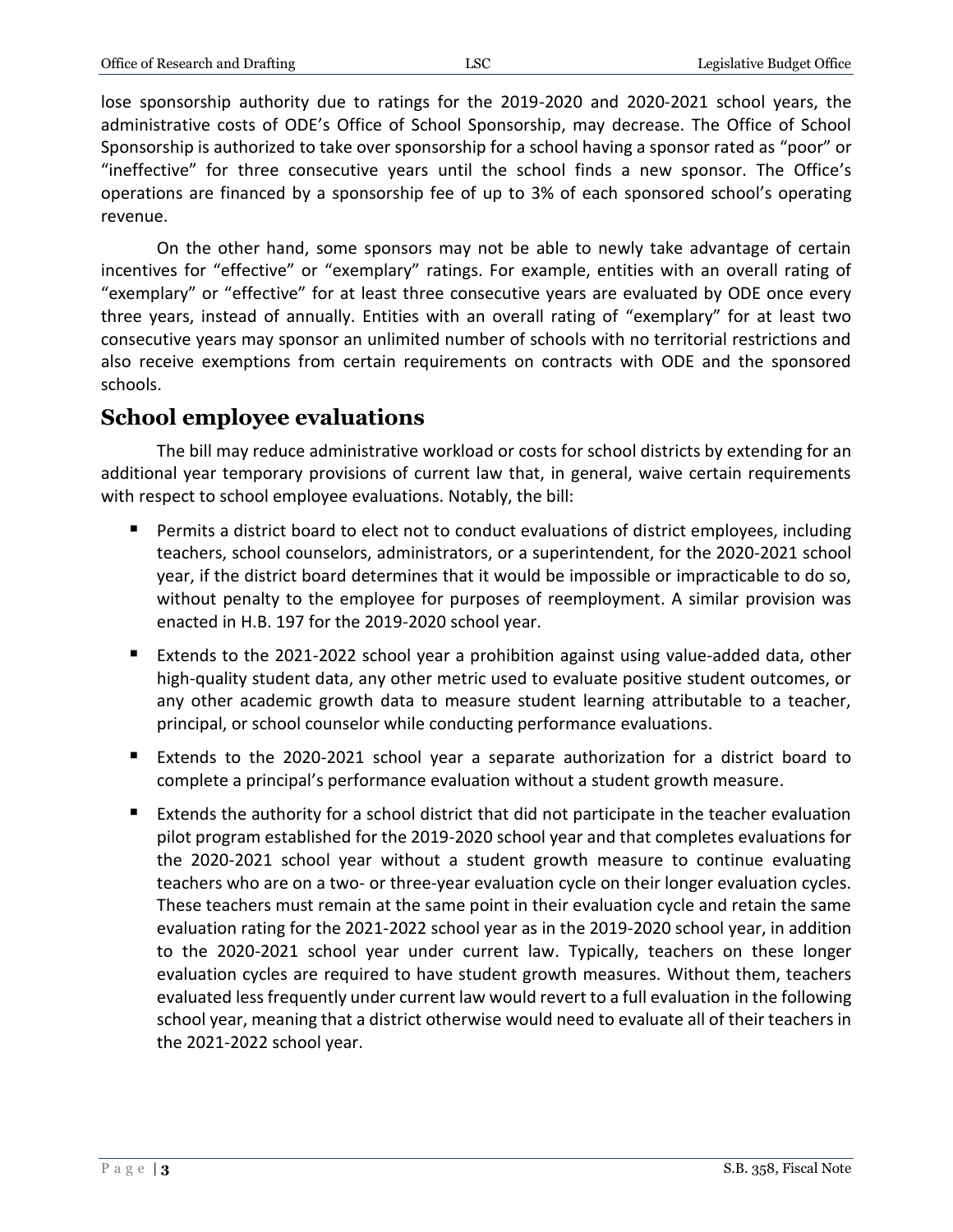# **EdChoice Scholarship Program**

#### **Eligibility changes**

The performance-based Educational Choice ("EdChoice") Scholarship Program funds scholarships for students, other than those residing in the Cleveland Municipal School District, who attend or would otherwise attend a traditional school building that meets one of a number of conditions related to low performance on the state report card. Students use the scholarships to attend participating chartered nonpublic schools. The amount awarded under the program is the lesser of the actual tuition charges of the school or the maximum scholarship award. The maximum scholarship award is \$4,650 for students in grades K-8 and \$6,000 for students in grades 9-12. In general, scholarship students are counted in the resident district's student count in order to calculate state aid. Funding for these scholarships is deducted from the state foundation aid of the student's resident school district.

The bill limits eligibility for first-time scholarships for the 2021-2022 school year (FY 2022) to students attending a building that was designated in FY 2020 (517 buildings), provided that the following buildings are removed from the list for FY 2022:

- The building was permanently closed prior to the 2021-2022 school year (seven buildings).
- The building met the conditions to be removed from the eligibility list for FY 2021 (13 buildings).
- The building meets the conditions to be removed based on performance index rankings and letter grades for the 2016-2017, 2017-2018, and 2018-2019 school years. The bill requires ODE to calculate performance index rankings and letter grades for the 2016-2017 school year, which is covered under the state's "safe harbor" policy under current law, for this purpose only. The number of buildings removed from the list based on this condition will depend on the recomputations performed by ODE.

Overall, there will be as many as 497 buildings in 156 school districts in which students may be eligible for first-time scholarships (517 buildings designated for FY 2020 – seven closed buildings – 13 buildings removed from FY 2021 designation list). The bill permits a student who received a scholarship in the 2020-2021 school year to continue to do so in the 2021-2022 school year.

These provisions may decrease the number of scholarships awarded in FY 2022 relative to current law, under which students from any of the 1,227 buildings in 426 school districts currently designated for the EdChoice Scholarship Program would be eligible for a scholarship (the list of designated buildings is presumed to be the same for the 2021-2022 school year as in the 2020-2021 school year due to the safe harbor provisions). As a result, the bill may decrease the amount deducted from a district's state foundation aid. Also, school district expenditures may increase to educate public students that otherwise would have taken a scholarship to attend a nonpublic school. As a point of reference, in FY 2020, ODE awarded roughly 30,000 performance-based EdChoice scholarships, totaling about \$149 million.

# **Testing administration**

#### **End-of-course examinations**

H.B. 164 of the 133rd General Assembly generally allowed students to substitute a final course grade for an end-of-course examination grade in the event the examination for the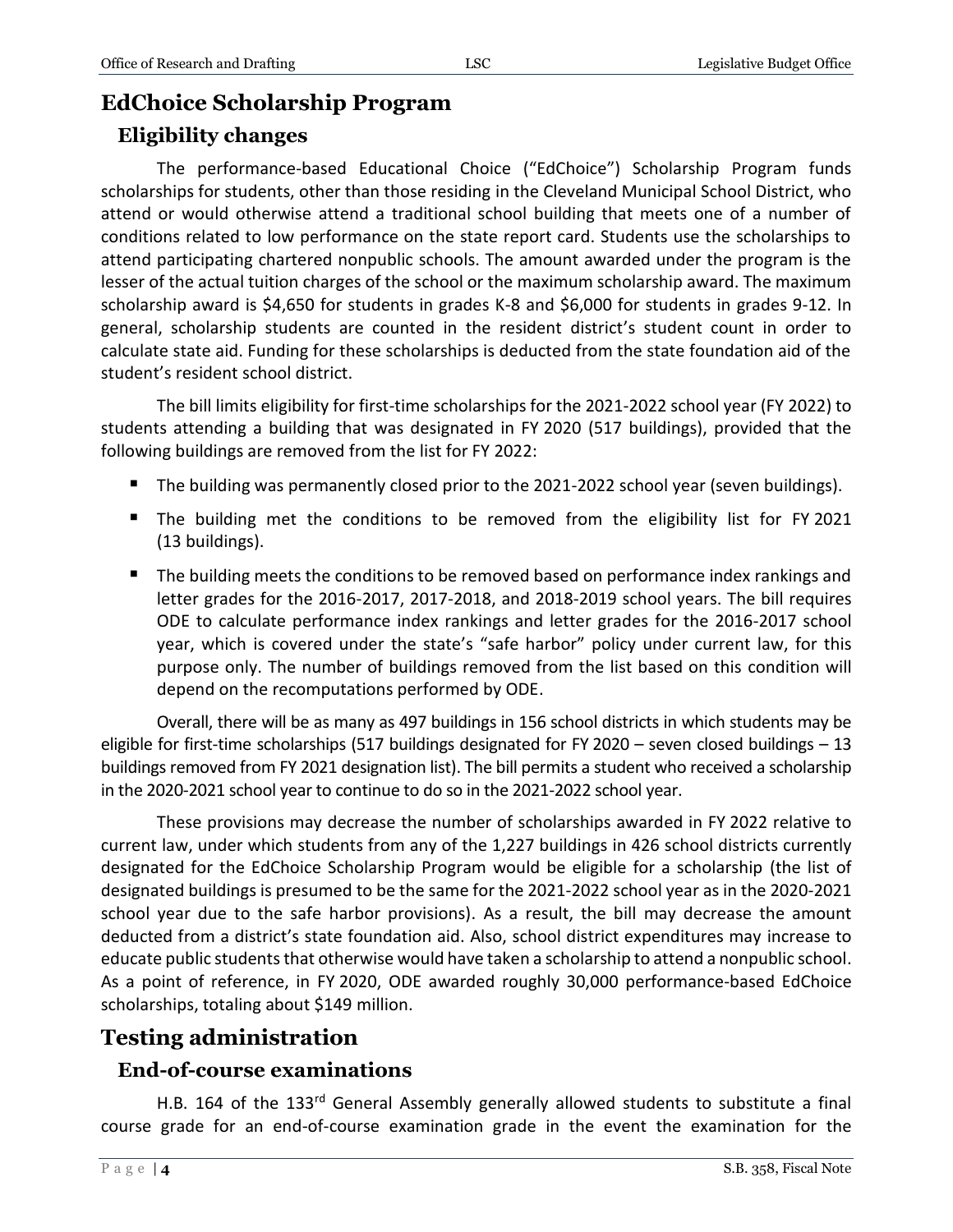2019-2020 school year was cancelled due to the COVID-19 pandemic. The bill extends this provision to cover the 2020-2021 school year and qualifying students, defined as meeting the following criteria:

- The student is being quarantined;
- The student cannot attend school or another testing location outside the home because the student or a family member is medically compromised;
- The student's geographic area is subject to an order requiring all persons remain in their residence; or
- **The student is receiving remote instruction up to and through an assessment deadline and** the assessment cannot be administered remotely.

Specifically, students scheduled to take or retake an end-of-course examination in the 2020- 2021 school year, but do not do so because the administration of that examination is cancelled, or qualifying students, may use a final course grade to satisfy graduation requirements prescribed under continuing law in lieu of an examination score. The bill allows students to take the relevant end-of-course examination in a subsequent year if they so choose. Thus, the bill may increase a school district or other public school's administrative workload to inform and advise students of their options. It also may decrease state test costs by reducing the number of students that take or retake in a subsequent school year an end-of-course examination for a course taken during the 2020-2021 school year. The table below shows the bill's designated achievement levels for each corresponding course grade. The first column includes any corresponding letter grade for each letter (e.g., "A" includes both "A-" and "A+," and so on).

| 2019-2020 and 2020-2021 School Year Final Course Grade and<br><b>End-of-Course Examination Equivalent Achievement Levels</b> |                                                                         |
|------------------------------------------------------------------------------------------------------------------------------|-------------------------------------------------------------------------|
| <b>Final Course Grade</b>                                                                                                    | <b>End-of-Course Examination</b><br><b>Performance Level Equivalent</b> |
| A                                                                                                                            | Advanced                                                                |
| R                                                                                                                            | Accelerated                                                             |
|                                                                                                                              | Proficient                                                              |
|                                                                                                                              | <b>Basic</b>                                                            |
| F                                                                                                                            | Limited                                                                 |

Any grades "C" or higher are deemed equivalent to a competency score for purposes of graduation requirements. For pass-fail courses, the bill specifies that failure is equivalent to an "F" grade and limited level of skill, while passing is equivalent to a level of skill that the student's district or school determines, though a pass designation is equivalent to a competency score.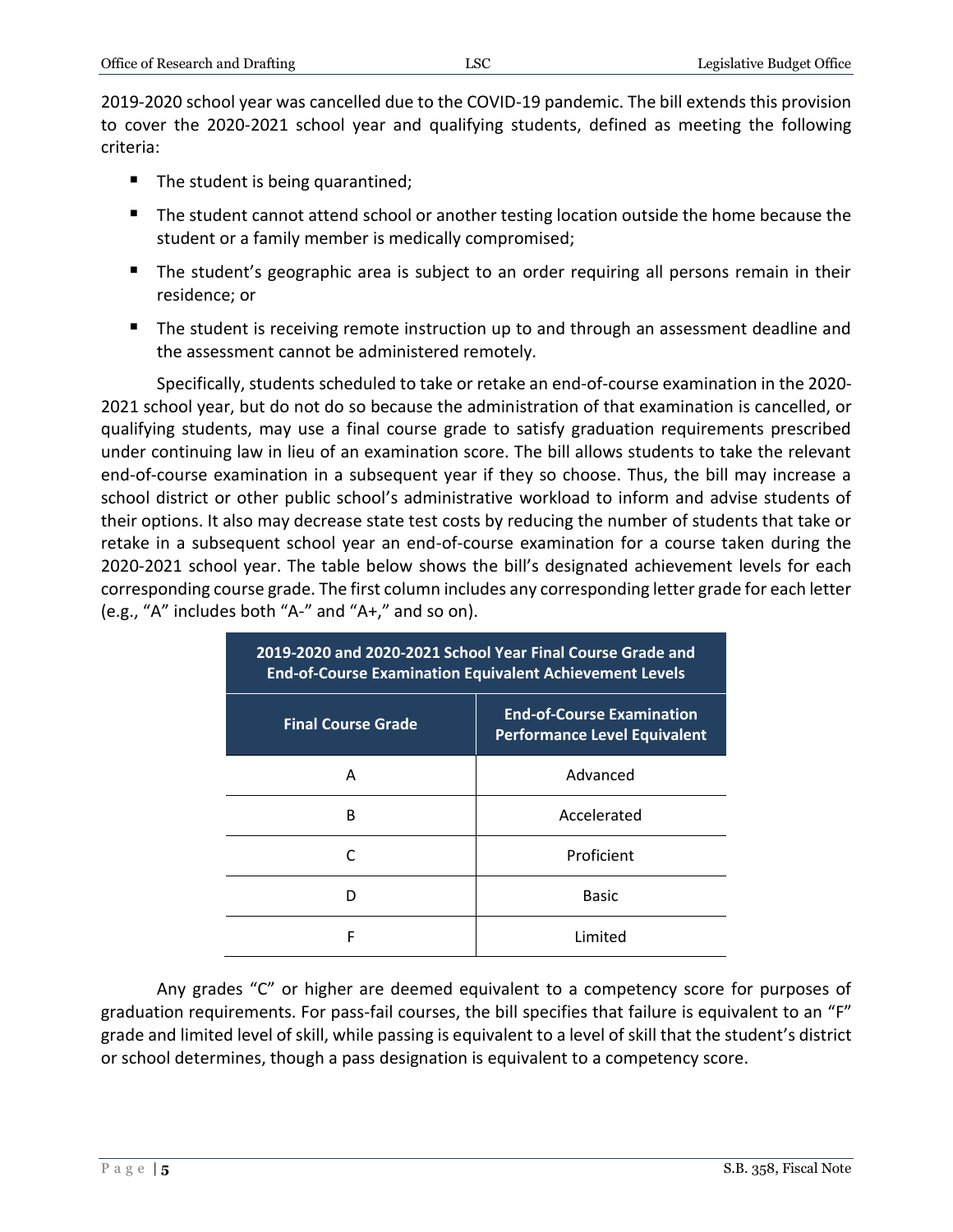#### **Testing exemptions**

The bill prohibits students from being excluded from their district's 2021-2022 school year enrollment for funding purposes or deemed ineligible for any scholarships solely because the student was not administered an assessment. It also exempts school districts and other public schools from penalties for not administering assessments to qualifying students in the fall of the 2020-2021 school year. There are no specified penalties under current law for failing to administer tests. Thus, any sanctions appear to be at the discretion of ODE.

# **Academic distress commissions**

The bill dissolves any academic distress commission (ADC) for a school district that received a "D" or higher report card grade for the 2018-2019 school year and requires the ADC to transition operational, managerial, and instructional control back to district board of education. This provision applies to the Lorain City School District. Under the bill's transition period, a district remains under the ADC's control until May 30, 2021. Additionally, ODE is required to pay the remainder of the chief executive officer's contract upon the ADC's dissolution. The chief executive officer (CEO) compensation for each ADC is approximately \$350,000 annually. ADC CEO compensation is supported by the state through an earmark of GRF line item 200550, Foundation Funding, in the ODE budget.

The bill also requires ODE to establish a process by which a school district subject to an ADC may submit a proposal to transition out of the ADC's control. ODE's administrative costs may increase to create the transition process and support a committee established by the bill, consisting of the Governor and the chairpersons of the House and Senate primary and secondary education committees, to review proposals. Districts choosing this option must describe their academic progress and provide a rationale for the requested transition. The East Cleveland City School District and Youngstown City School District are the other two districts subject to an ADC. The bill requires the committee to review the proposal and permits it to use additional data from the 2019-2020 school year state report cards in its review. Final approval of the transition proposal rests with the Superintendent of Public Instruction if the committee votes to recommend the transition. If approval is granted, the ADC must transition operational, managerial, and instructional control back to the district by June 30, 2021. If East Cleveland or Youngstown receive approval to transition out of their ADC's control, state expenditures may decrease as the state will no longer need to pay the salary of the CEO (there is no requirement for ODE pay the remainder of the CEO's salary under this transition process).

The Lorain City School District may have higher revenues and expenditures under the bill (as will East Cleveland and Youngstown if they successfully request a transition), as fewer students in the district may qualify for scholarships under the traditional EdChoice Scholarship Program. If a student receives a scholarship, the district does not incur the expense of educating the student and funding is deducted from the district's state aid.

### **Community school transportation**

For the 2020-2021 school year, the bill permits the governing authority of a community school to submit written notification to district boards of education that it will assume responsibility to provide or arrange transportation for the community school's students who reside in that district. The notification must be submitted to the district board by December 31, 2020 (instead of January 1 of the preceding school year as otherwise required under continuing law). The bill specifies that